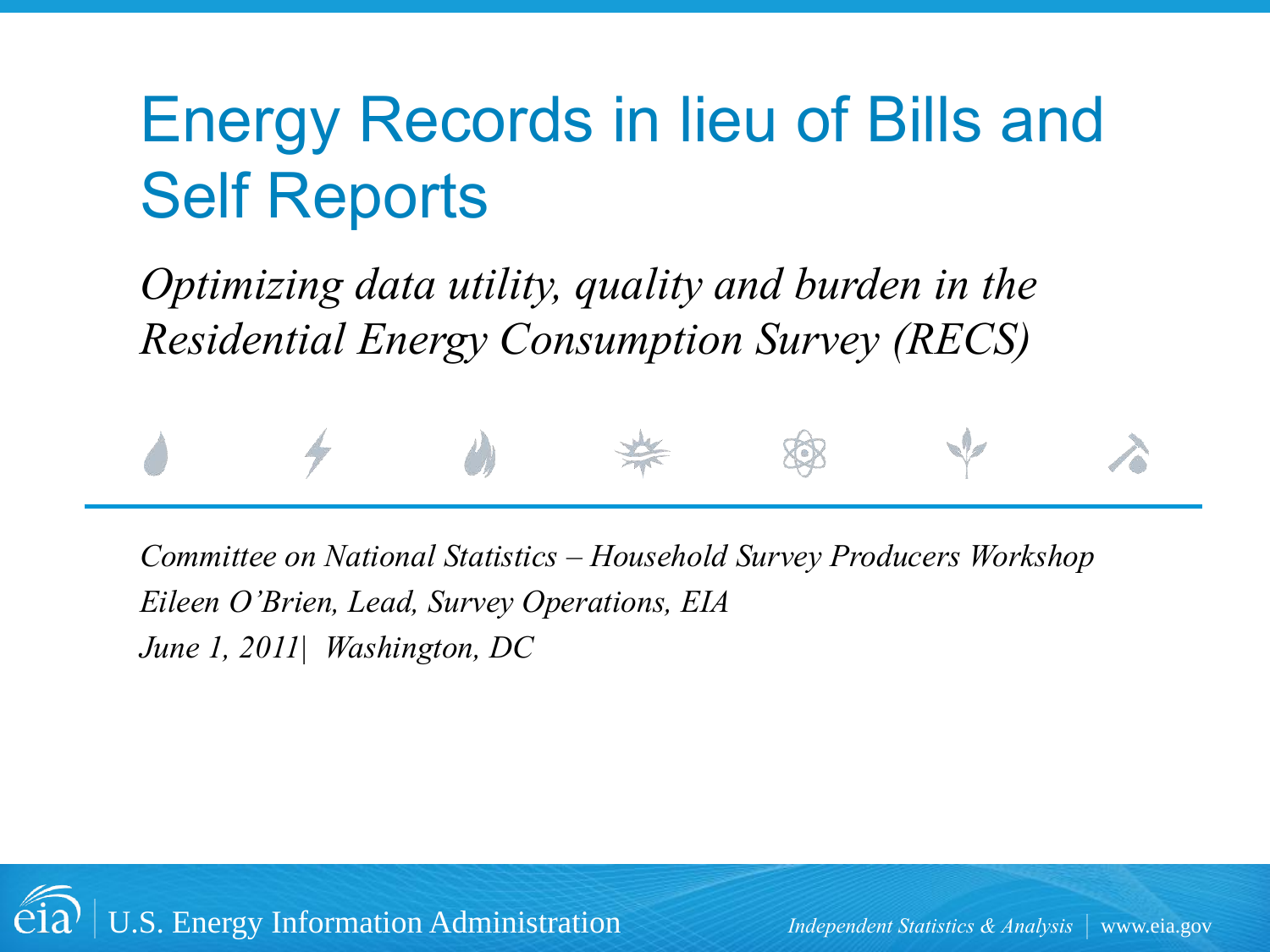#### **Overview**

- What is RECS?
- Challenges in capturing energy use and expenditures
- Using administrative records to reduce burden, improve quality
- Looking ahead

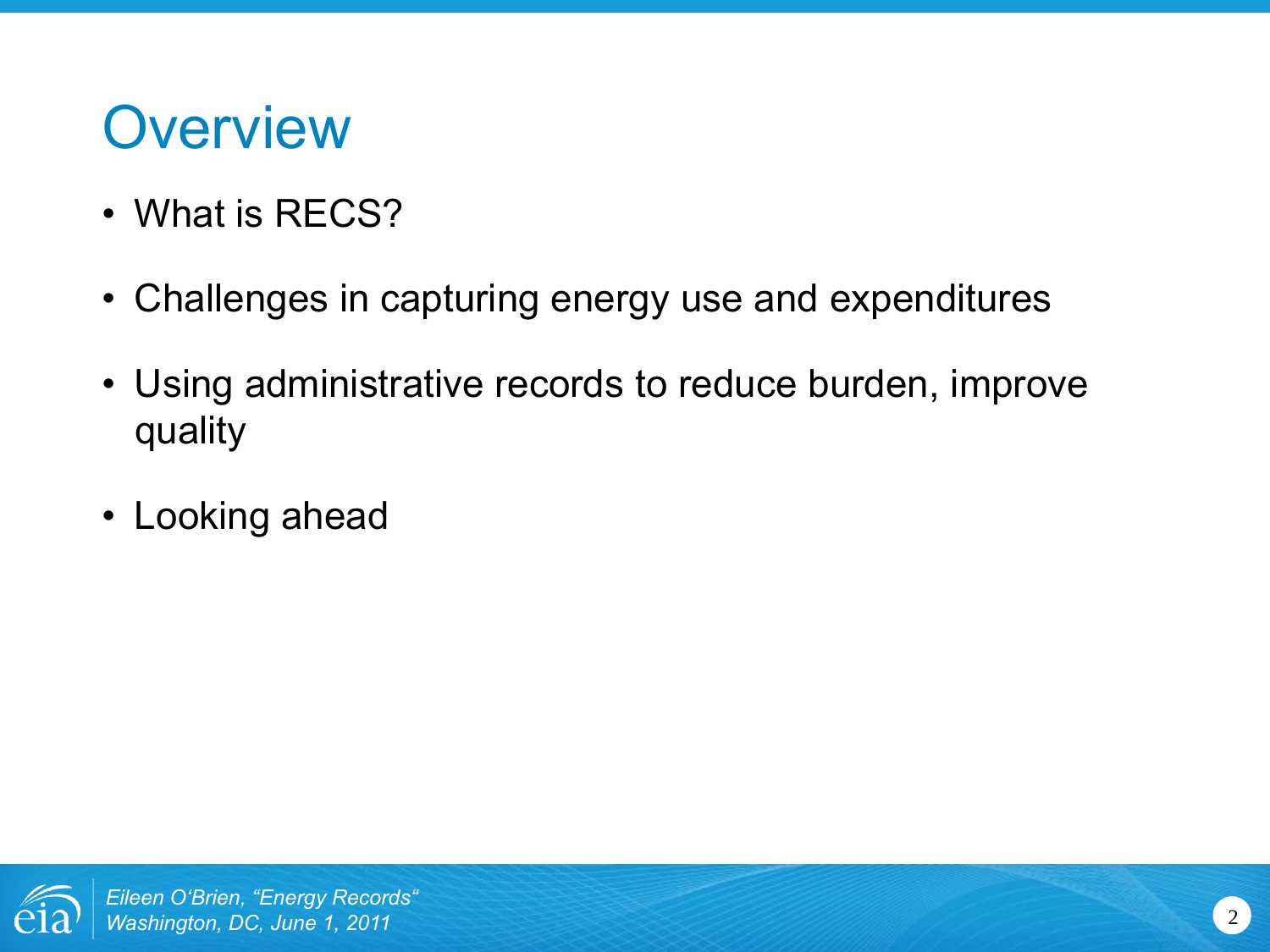#### RECS is a national, periodic survey that collects data about…

- Energy-related structural characteristics of housing units occupied as a primary residence
	- *Measured* square footage, roof and exterior wall type, windows/types…
- Appliances, equipment and electronics
	- HVAC and other equipment, home appliances, home electronics…
- Household demographics, energy usage behavior, and participation in energy-related programs
	- Weatherization, rebates, tax credits, loans, incentives, energy assistance…
- Fuels used, energy consumption and expenditures
	- 5 major fuels, wood, solar, other. How much, how used?
	- Who pays? How much?

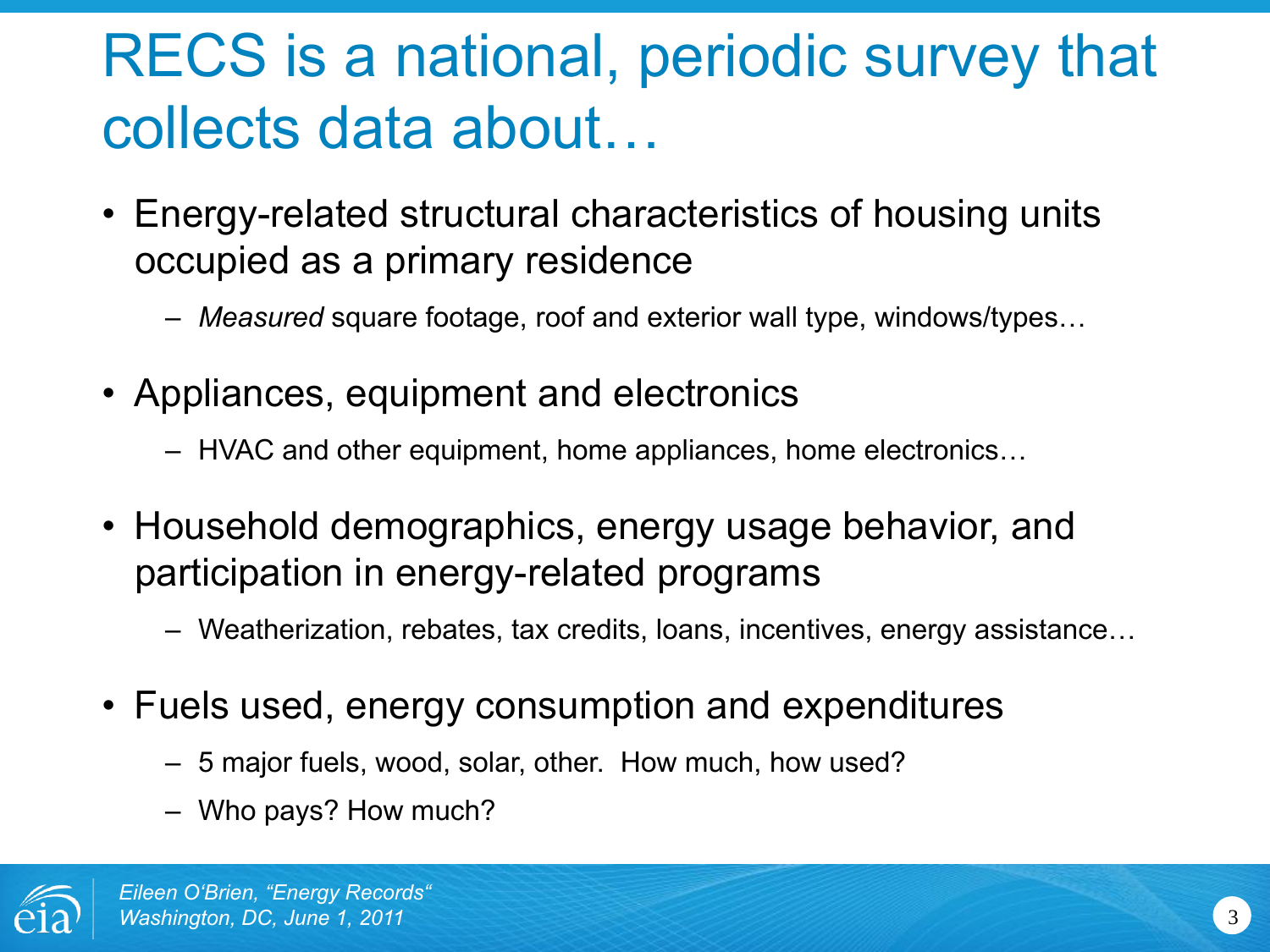#### Role of RECS

- Supports analysis of current and long term U.S. energy demand within the United States
- Produces estimates of fuel sources, amounts, energy costs and uses within occupied housing units for a calendar year
- Up to 3 surveys per housing unit capture this information
	- RECS Household Survey
	- RECS Rental Agent Survey
	- RECS Energy Supplier Survey

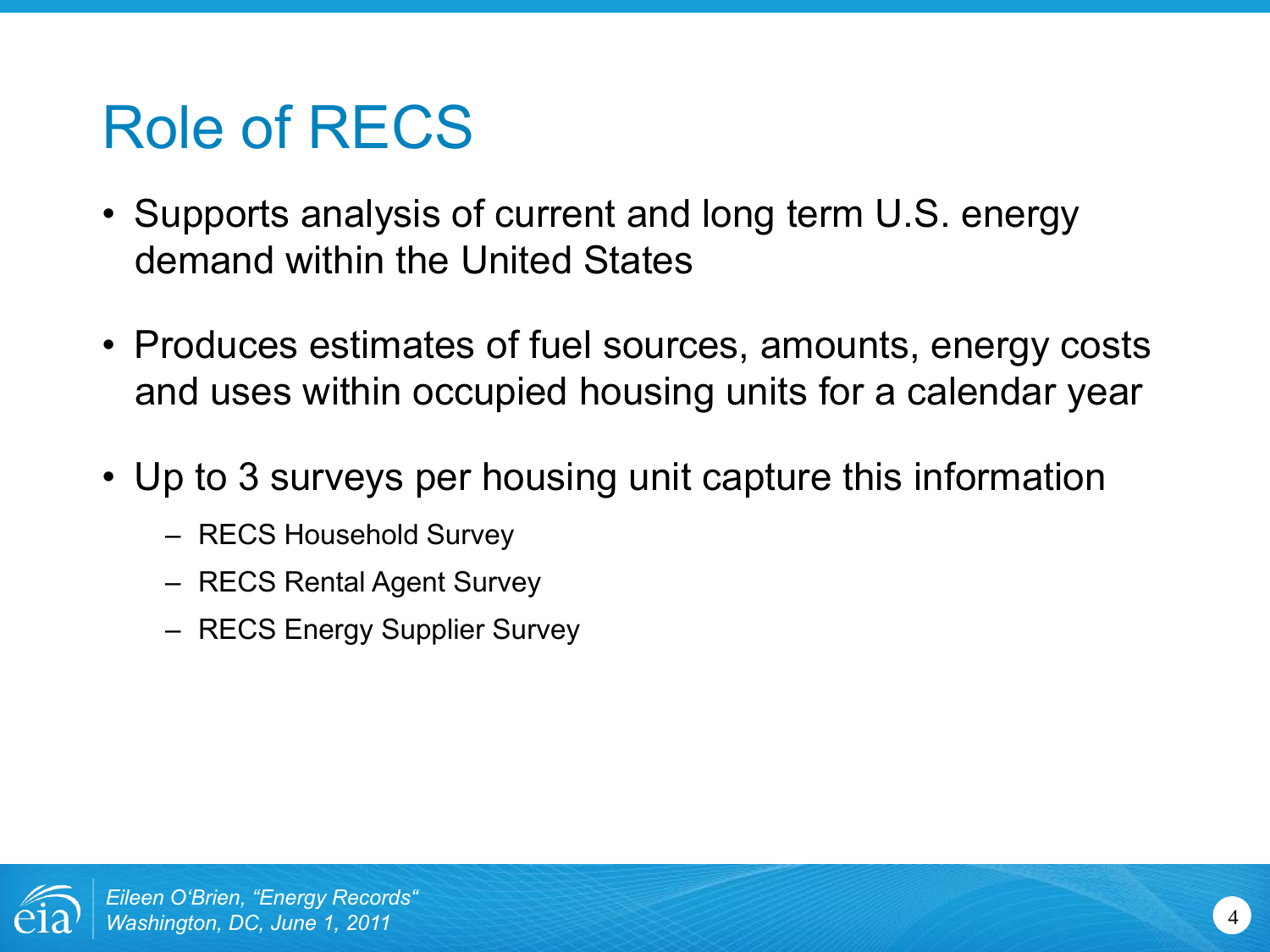#### Key features of RECS Design

|                         | <b>Household</b>                   | "Rental Agent"                       | <b>Energy Supplier</b>                           |
|-------------------------|------------------------------------|--------------------------------------|--------------------------------------------------|
| <b>Sample, Frame</b>    | Area, DSF                          | Network sample                       | Network sample                                   |
| <b>Sample size</b>      | 18000 addresses<br>12000 completes | 944 spawned<br>584 completes         | 1500 energy suppliers<br>20000 records           |
| <b>Eligibility</b>      | <b>Occupied HU</b>                 | energy costs<br>included in rent     | Sells or delivers energy<br>(or both) to HU      |
| <b>Respondent</b>       | Adult occupant                     | Knowledgeable<br>_aoent'             | Varies by size, type of<br>supplier & mode       |
| <b>Authority</b>        | Voluntary                          | Voluntary                            | Mandatory                                        |
| <b>Primary mode</b>     | In-person                          | In-person or phone                   | Web portal, mixed form                           |
| <b>Instrument</b>       | 200+ questions                     | Only major energy<br>characteristics | Cons., exp., beg/end<br>dates of billing periods |
| <b>Reference period</b> | Calendar year (CY)                 | Current                              | 16-20 months incl. CY                            |
| <b>Time Burden</b>      | 45-55 min.                         | 15 min./form                         | 30 min./form (??)                                |
| <b>Response Rate</b>    | 80%                                | 63%                                  | Supplier > 90%<br>Household > 85%                |

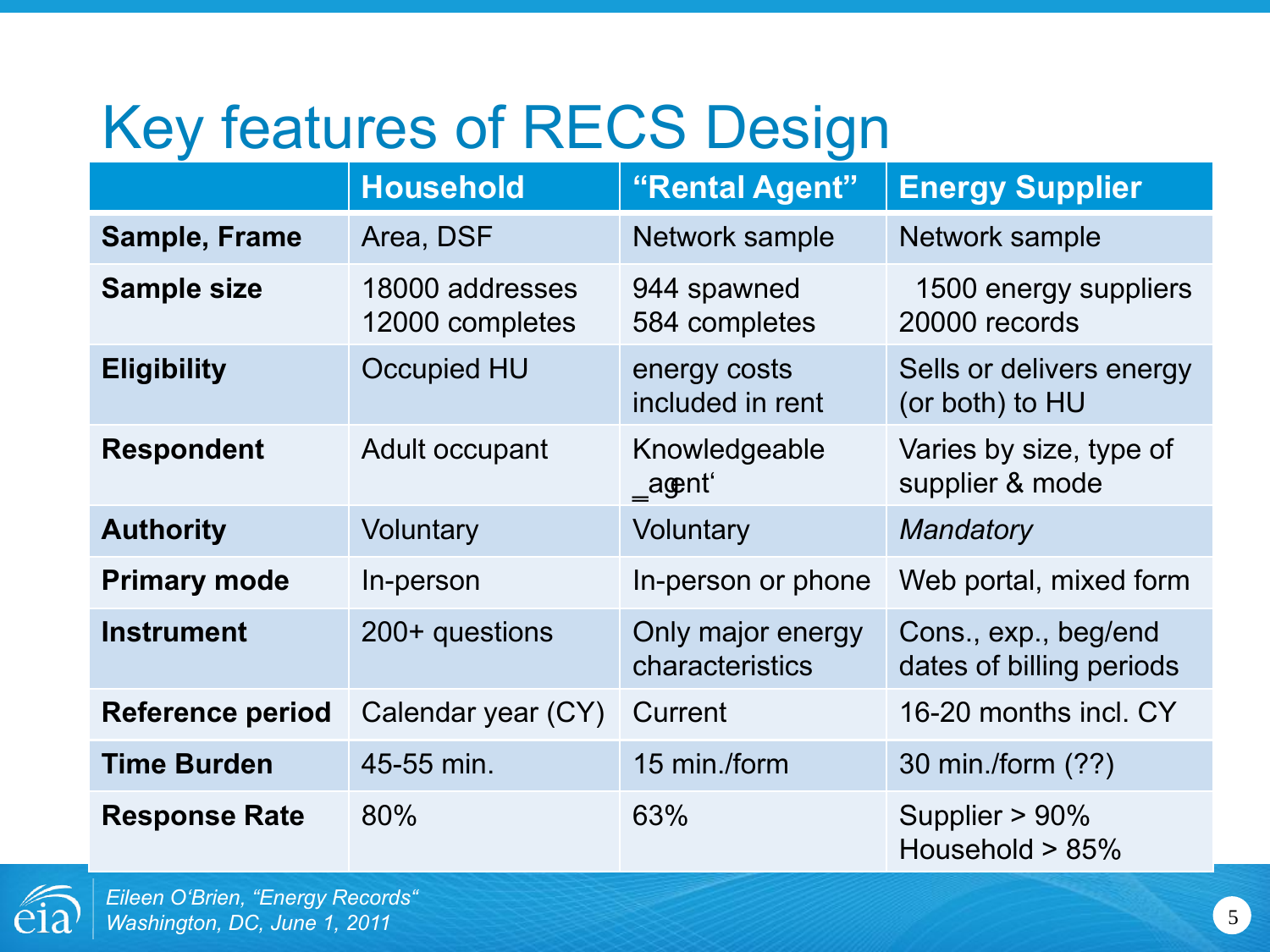#### Challenges in collecting energy data

- RECS' reporting period is too long for household respondents to rely on memory, rules of thumb or bills (12**-**20 mos.)
- Respondents don't understand bill content (Payne, 2000)
- Efforts to improve bill comprehension are mixed even for savvier respondents (Payne, 1996)
- Knowledge and capacity to use bills is declining
	- Electronic bills are increasing less interaction and encoding
	- Automatic bill pay –they never *see* the content

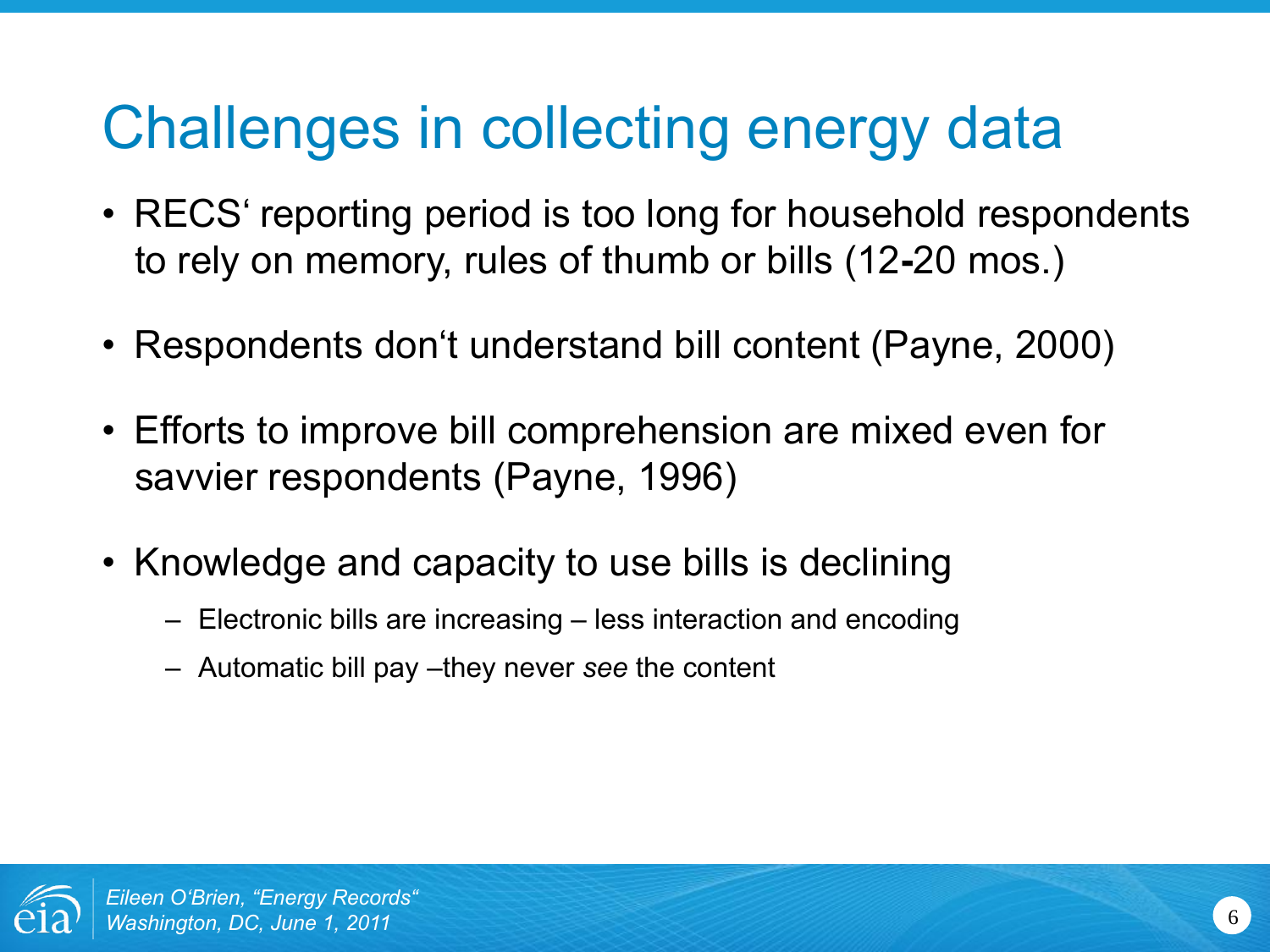#### Using energy bills call for some expertise

- Requires complex decoding and concept mapping skills
	- Bills include special charges that aren't in-scope for RECS
	- Numerous variations in terms for charges that are included\*
- May be necessary to disaggregate bill content
	- For example, multiple bills included within a bill, e.g., electricity and gas
	- Non energy data included, e.g., municipal water
- Bills include adjustments to previous/current charges
	- Late fees, repayment plans, flat fees not tied to consumption, e.g., outdoor lights…
	- Levelized' billing...

*\* See last page of this handout for list of charges found on just 117 bills.*

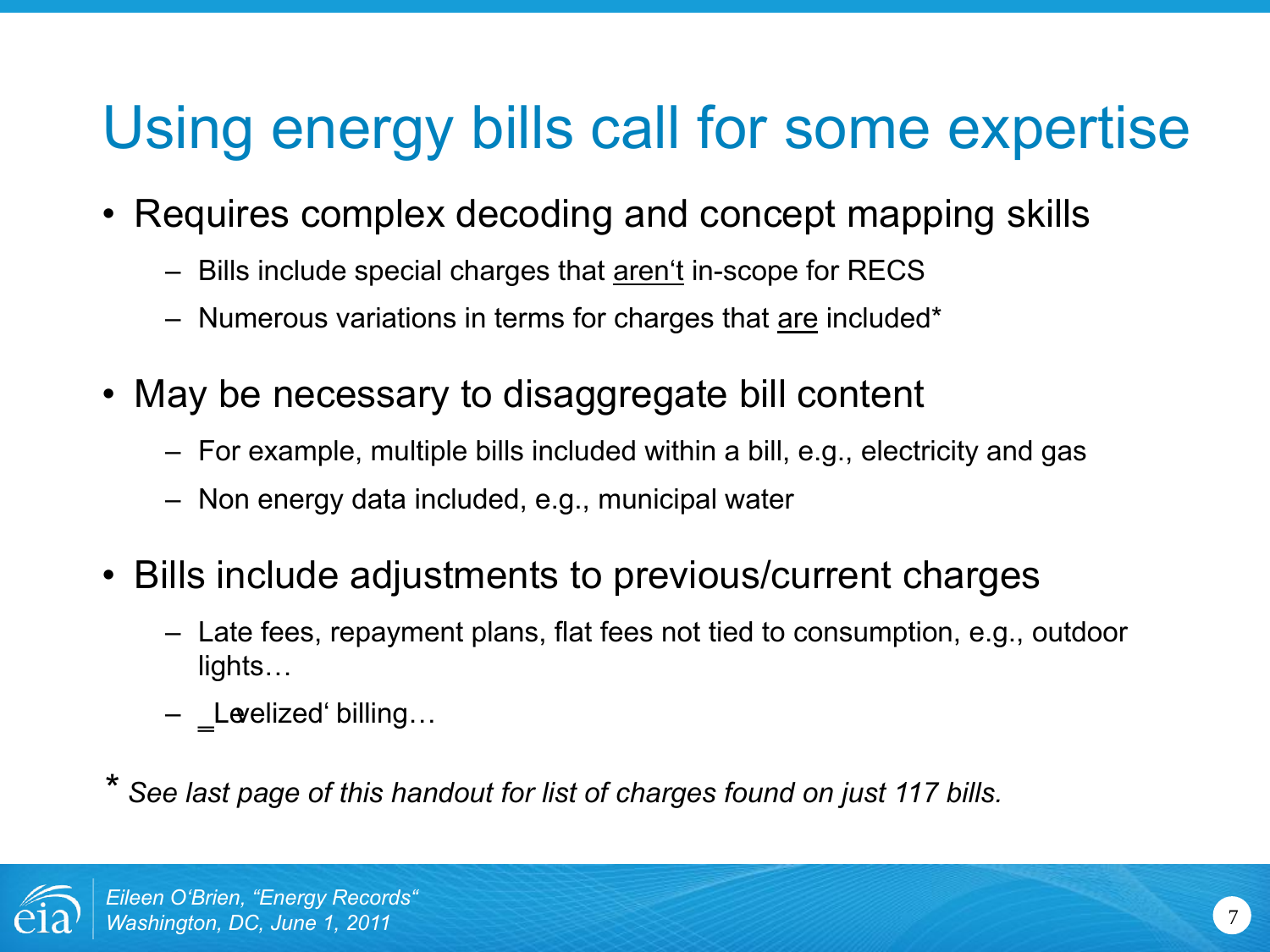#### Bills alone won't work; content falls short.

In RECS 2005, a random sample of 113 cases yielded 137 respondent bills. Only 28 included all pages of a respondent's energy bill. Content varied widely.

| <b>Issue</b>                                | Number of bills |
|---------------------------------------------|-----------------|
| No account history on entire bill           | 8               |
| Bar graphs ONLY (12-14 mos.)                | 9               |
| Data for current month to a year ago        | 6               |
| Data for current to previous month and year | $\overline{2}$  |
| Bar graphs and data by month (13 mos.)      | $\overline{2}$  |
| Consumption data per month (12 mos.)        | 1               |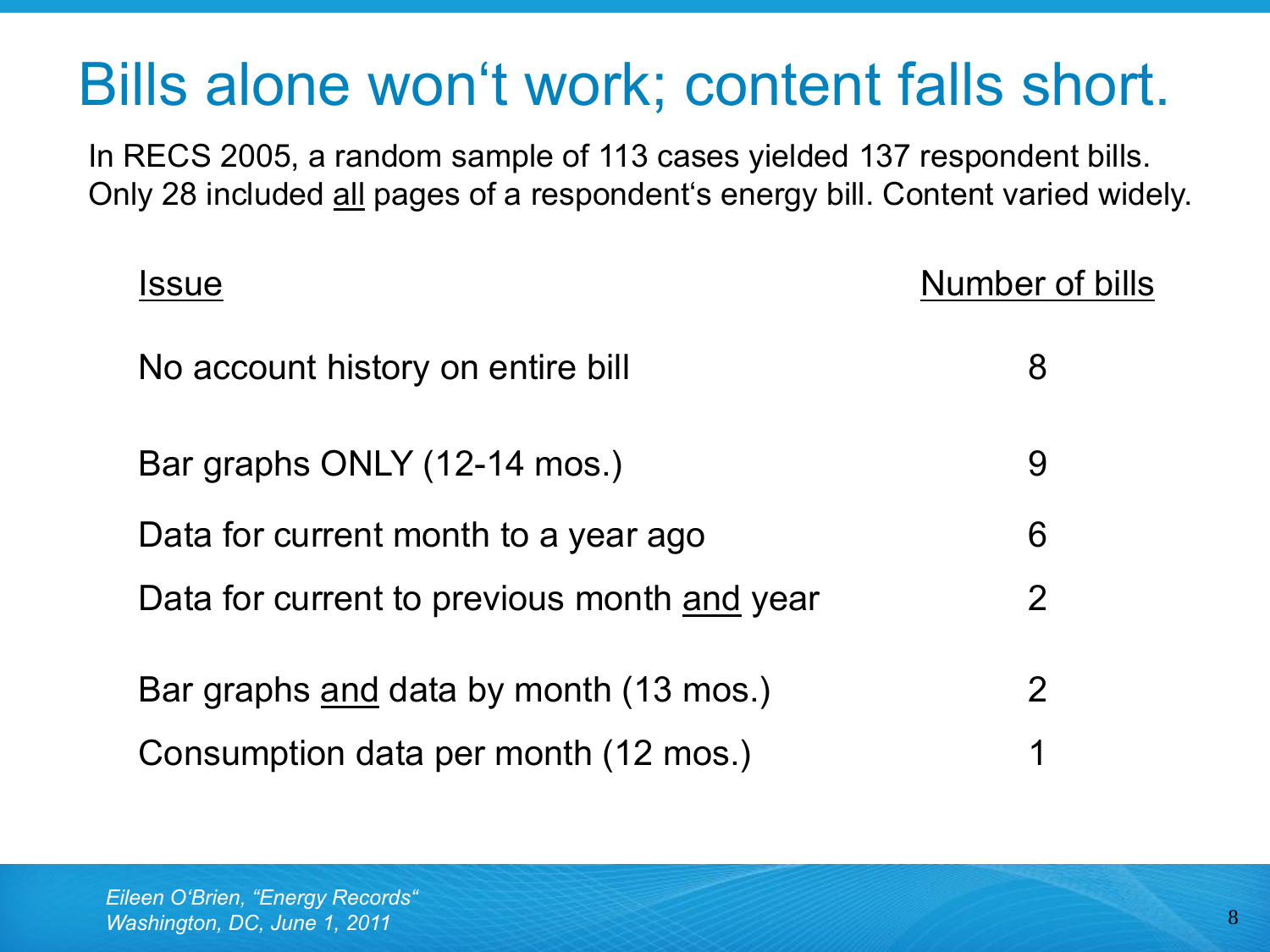#### RECS energy collection is conducted in two phases

(1) In household, collect & scan a bill for each energy supplier

- Respondent reports energy supplier by name/fuel; interviewer selects supplier from drop down menu
- At the *end* of the household interview, Blaise prompts interviewer what to scan
- Portable USB scanner; training module addresses interviewer's ability here
- Done *outside* the survey instrument, tied to case management system
- Missing documents are \_retieved', monitored in case management system
- (2) Collect consumption & expenditures from supplier records
	- Provide account number and service address to assist data retrieval

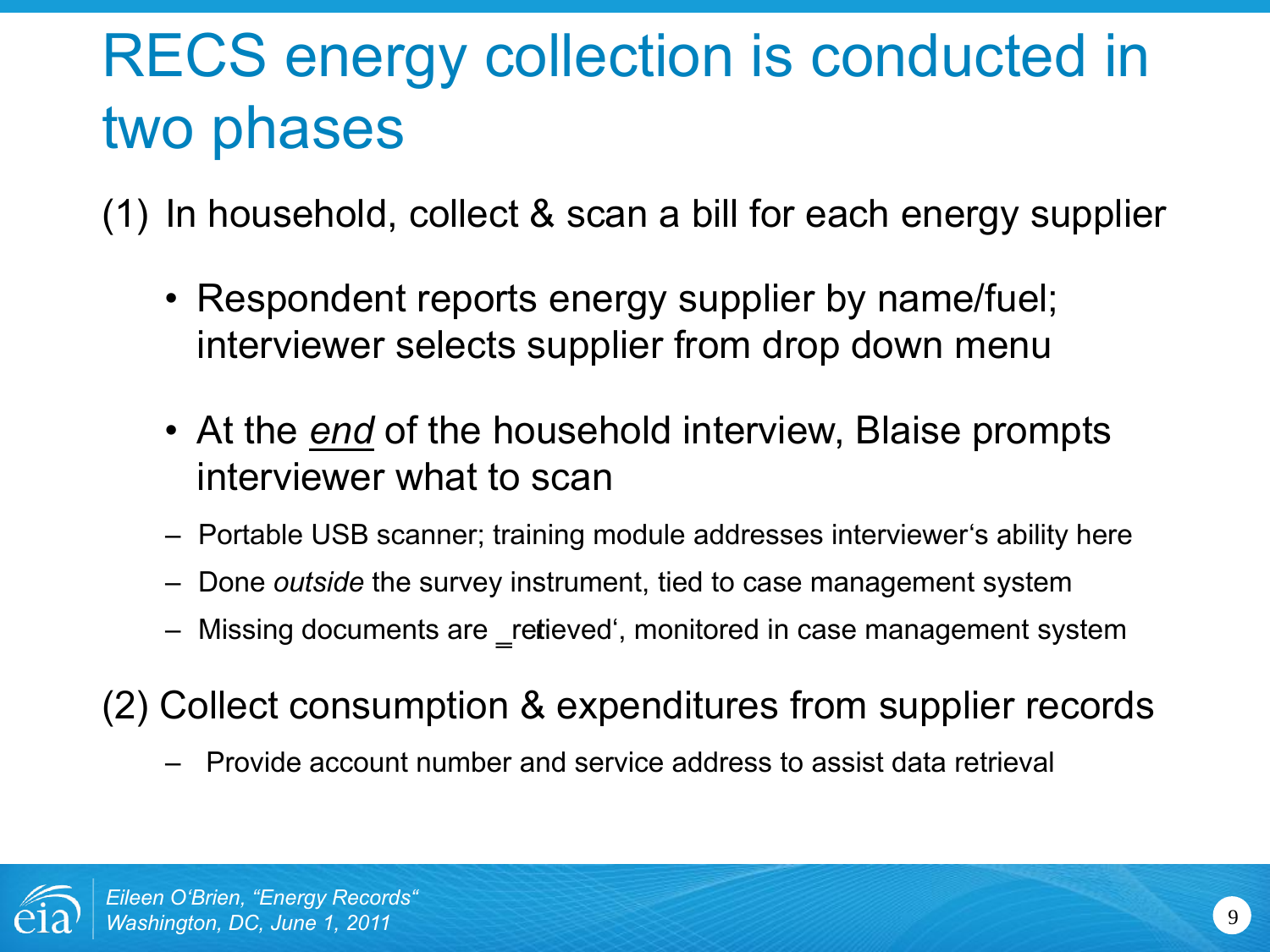#### How successful is collecting & scanning?

- Household measurement worksheet: 10,256 forms (85%)
	- 92% of cases where consent to measure was given
- "Authorization" form for supplier records: 11,472 forms (95%)
- Most recent energy bill: 11,120 bills (56% overall)

| <b>Fuel Type</b>   | <b>Number</b><br>needed | <b>Number</b><br>provided | <b>Percent</b> |
|--------------------|-------------------------|---------------------------|----------------|
| <b>Electricity</b> | 11,532                  | 6,831                     | 59%            |
| <b>Natural Gas</b> | 6,679                   | 3,587                     | 54%            |
| Propane            | 825                     | 360                       | 44%            |
| <b>Fuel Oil</b>    | 718                     | 342                       | 48%            |
|                    | 19,754                  | 11,120                    | 56%            |

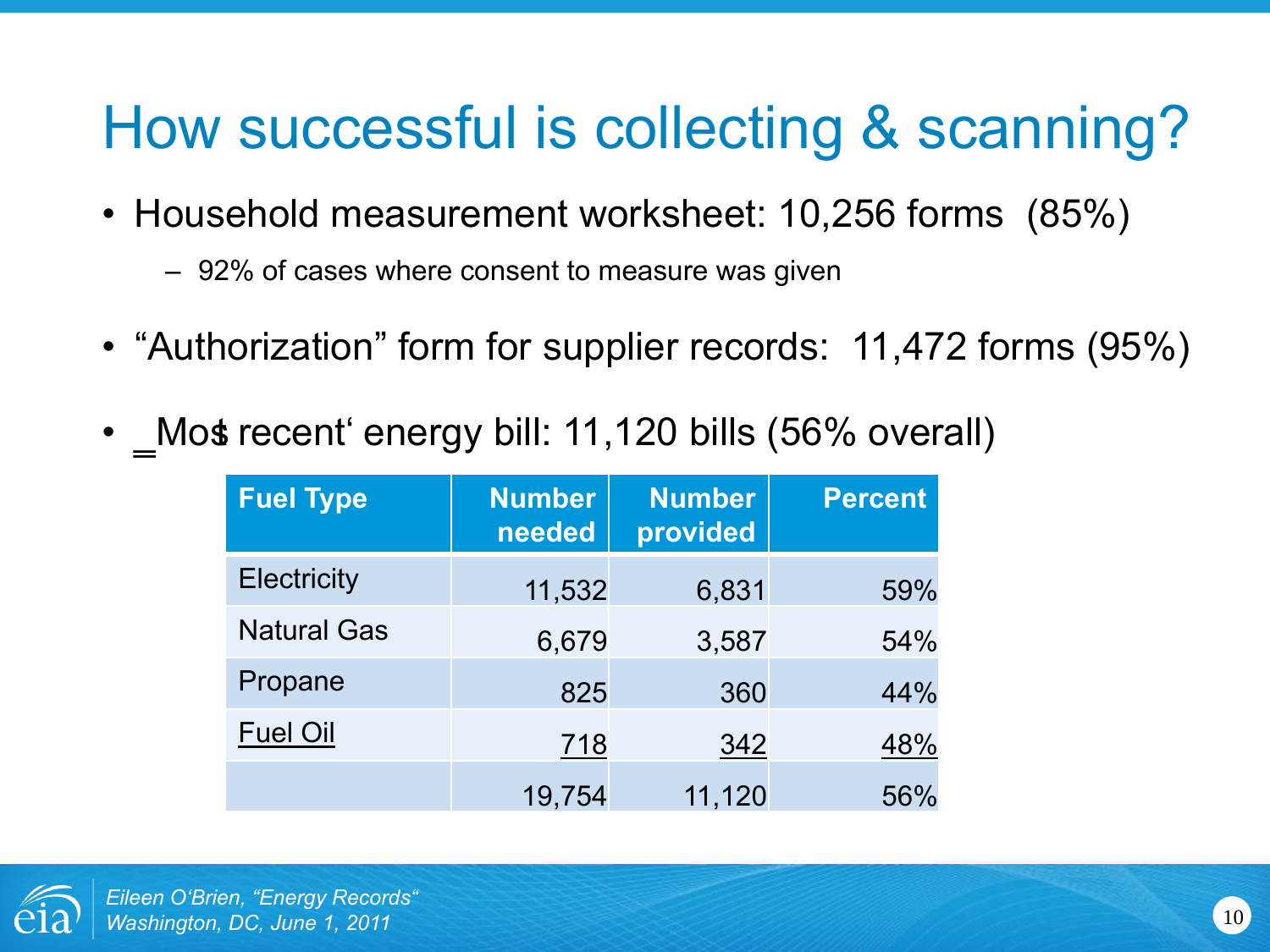#### Most likely to have electricity bill on hand



Percent by fuel type

*Source: RECS 2009 Household & Energy Supplier interview data*



*Eileen O'Brien, "Energy Records"* **Washington, DC, June 1, 2011** 11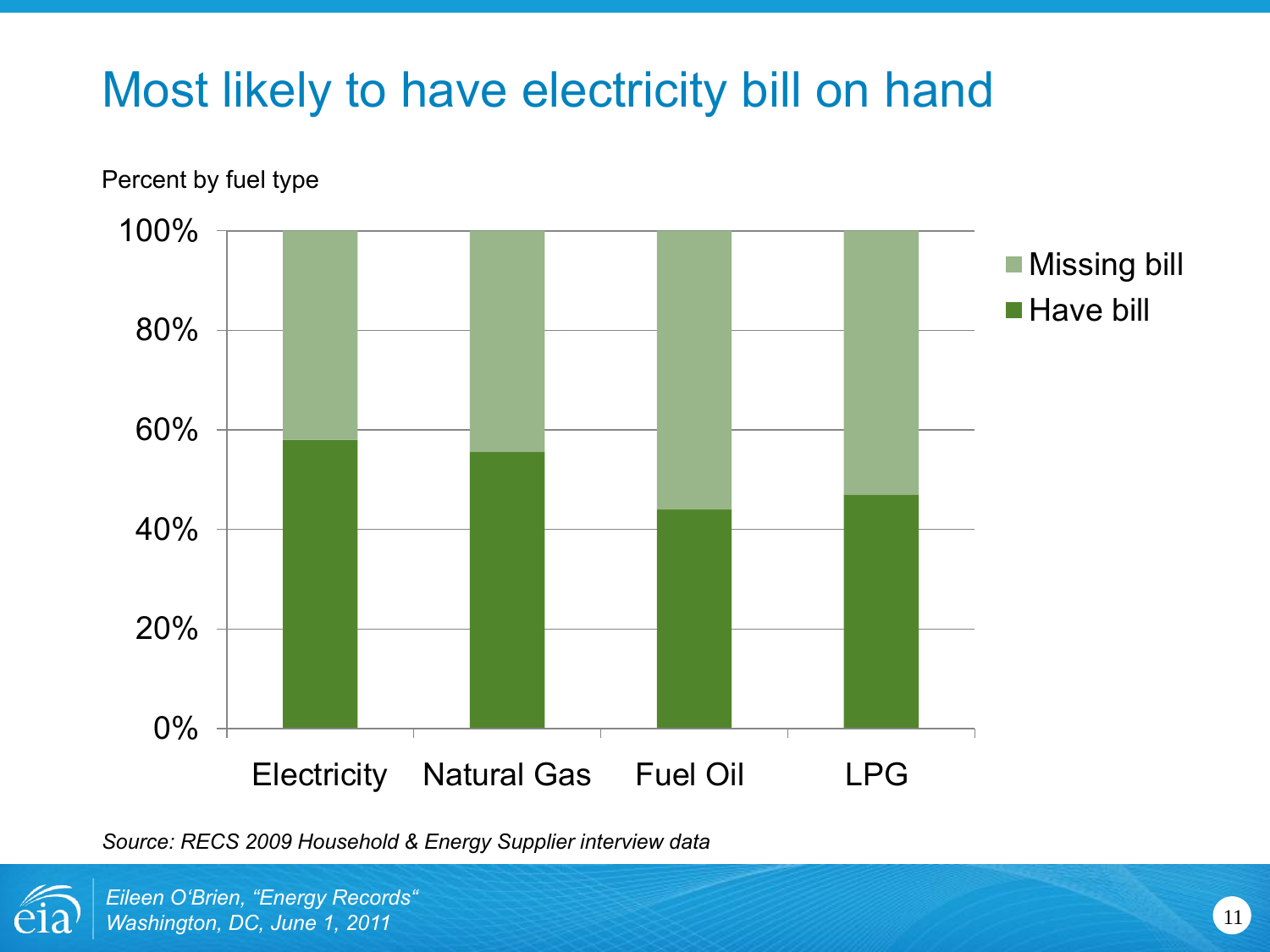#### Accessibility of bills limits use in RECS



*Source: RECS 2009 Household & Energy Supplier interview data*

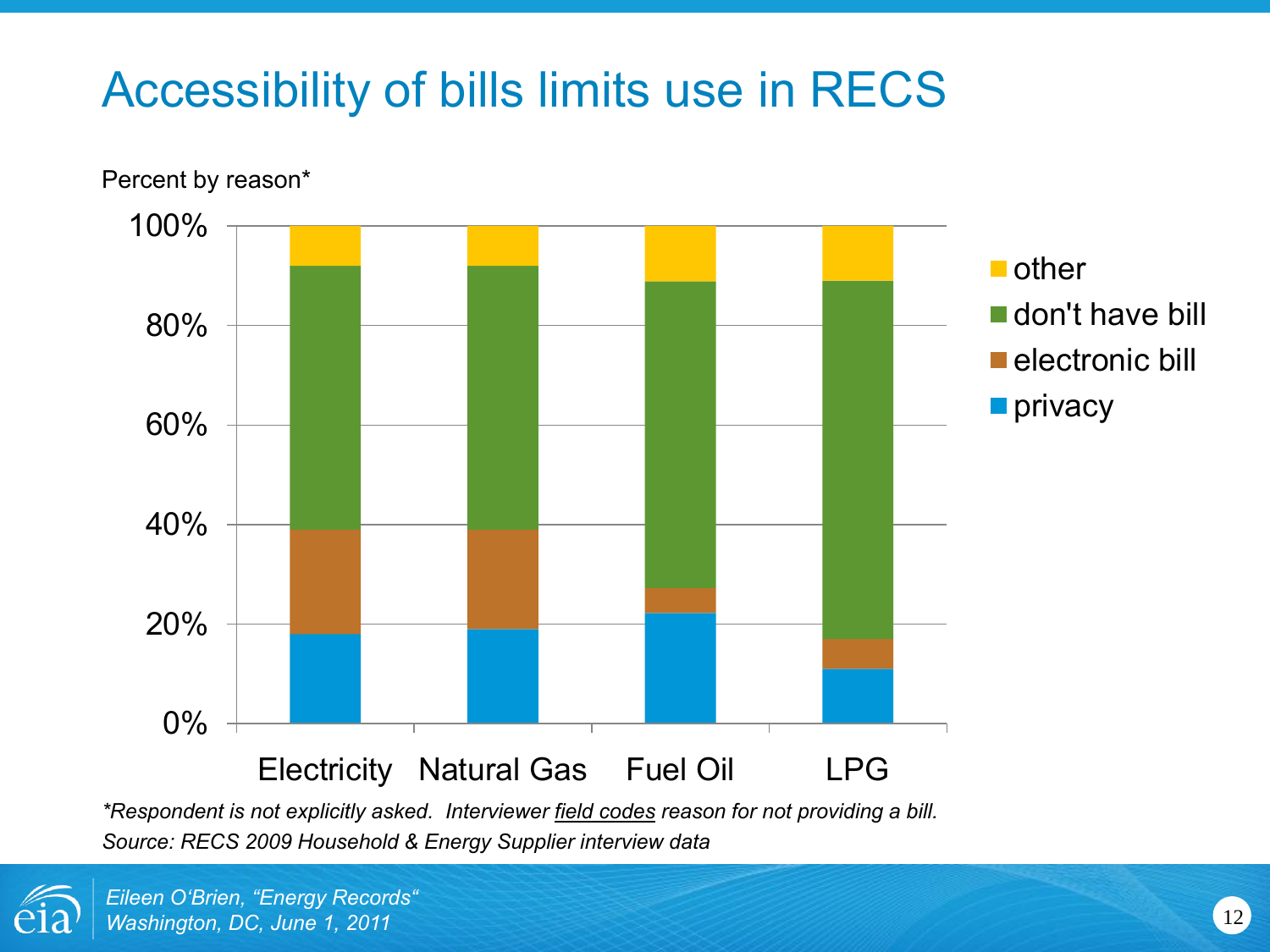#### Method for collecting data from suppliers

- Account numbers and service addresses are captured from scanned bills where possible, sample addresses for the rest
- Pre-contacts by mail to alert, then telephone contact to identify key respondent
- Graduated, phased roll-out by fuel to test systems
- Web supports three main response formats: online teleform by customer and fuel with built-in edits, downloadable standardized spreadsheet, PDF form to print & fax.
- Non-standard formats are accepted, but rarely used

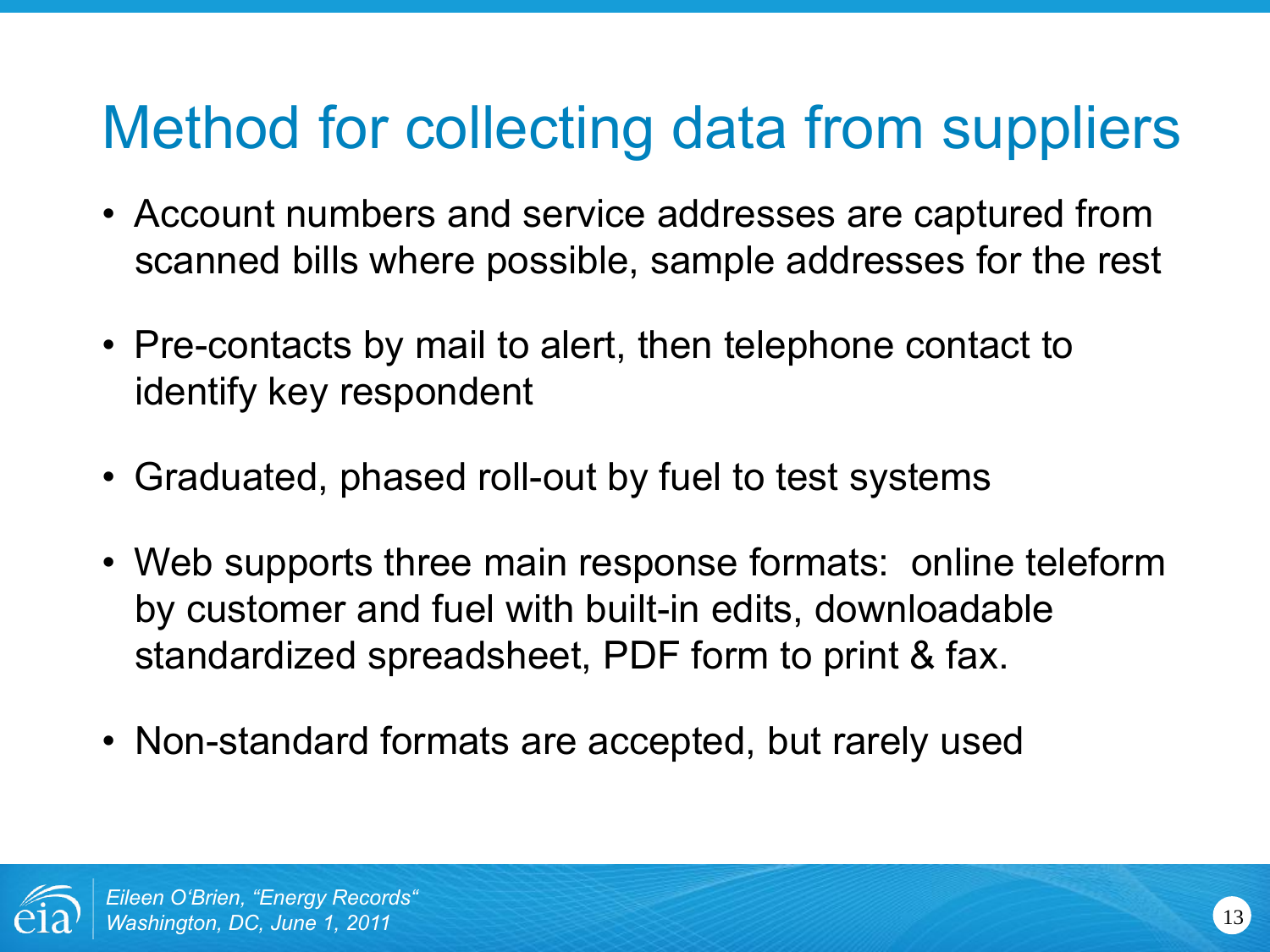#### Challenges in RECS methodology

- Linking sampled address to customer records is tricky
	- Which? Sampled address, updates from interview, —service address" on bill?
	- Intensive to capture service address & account numbers, critical to use them
	- Customer names sometimes useful to suppliers, but not EIA—so, not collected
- Customer privacy concerns growing; suppliers are protective
	- Who owns the data? Company policies, Federal, State, & local laws compete
- Two phase collection is costlier, adds time, affects response
- Natural state of data are in different form from RECS request
	- Billing systems not standardized. Does survey capture standardized data?
	- Transforming systems data increases burden to suppliers, adds new error?
	- Older data are archived and require different, more intensive retrieval efforts

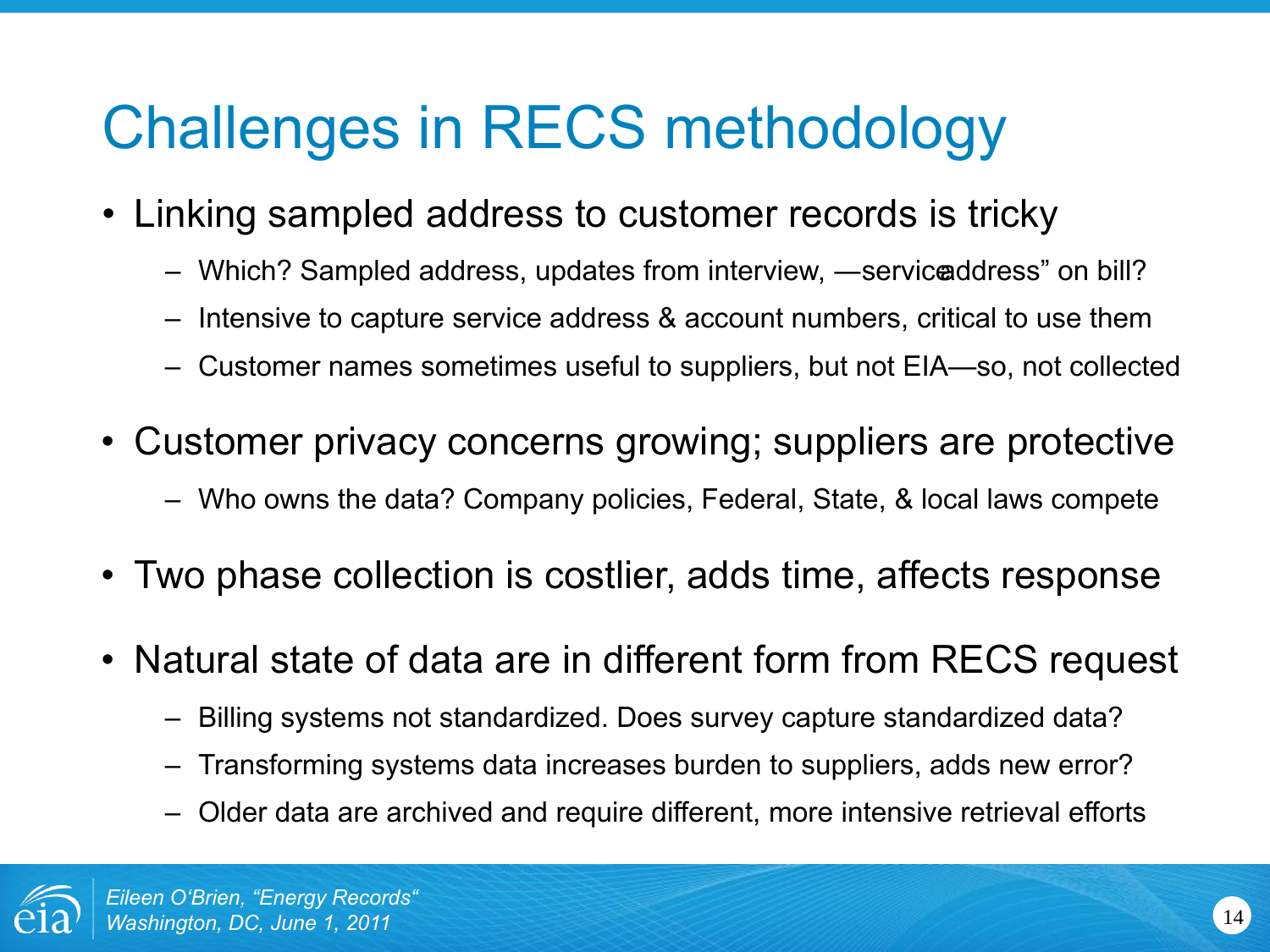#### Value of RECS methodology

- Makes maximum use of respondent's minimum knowledge
	- Provide supplier name by fuel and bills, which has other useful information: service address, account number and some info on cost and fees
- Uses energy suppliers' administrative records efficiently
	- Easy retrieval by account number
	- Much less unit and item nonresponse
	- Less nonsampling error
- Allows flexibility in reporting format and mode
	- Mode options as well as nonstandard reporting formats
	- Some accommodation for privacy concerns: —Autorization forms
	- Rescheduling due dates, 1-800 help number, web FAQs, full access to EIA

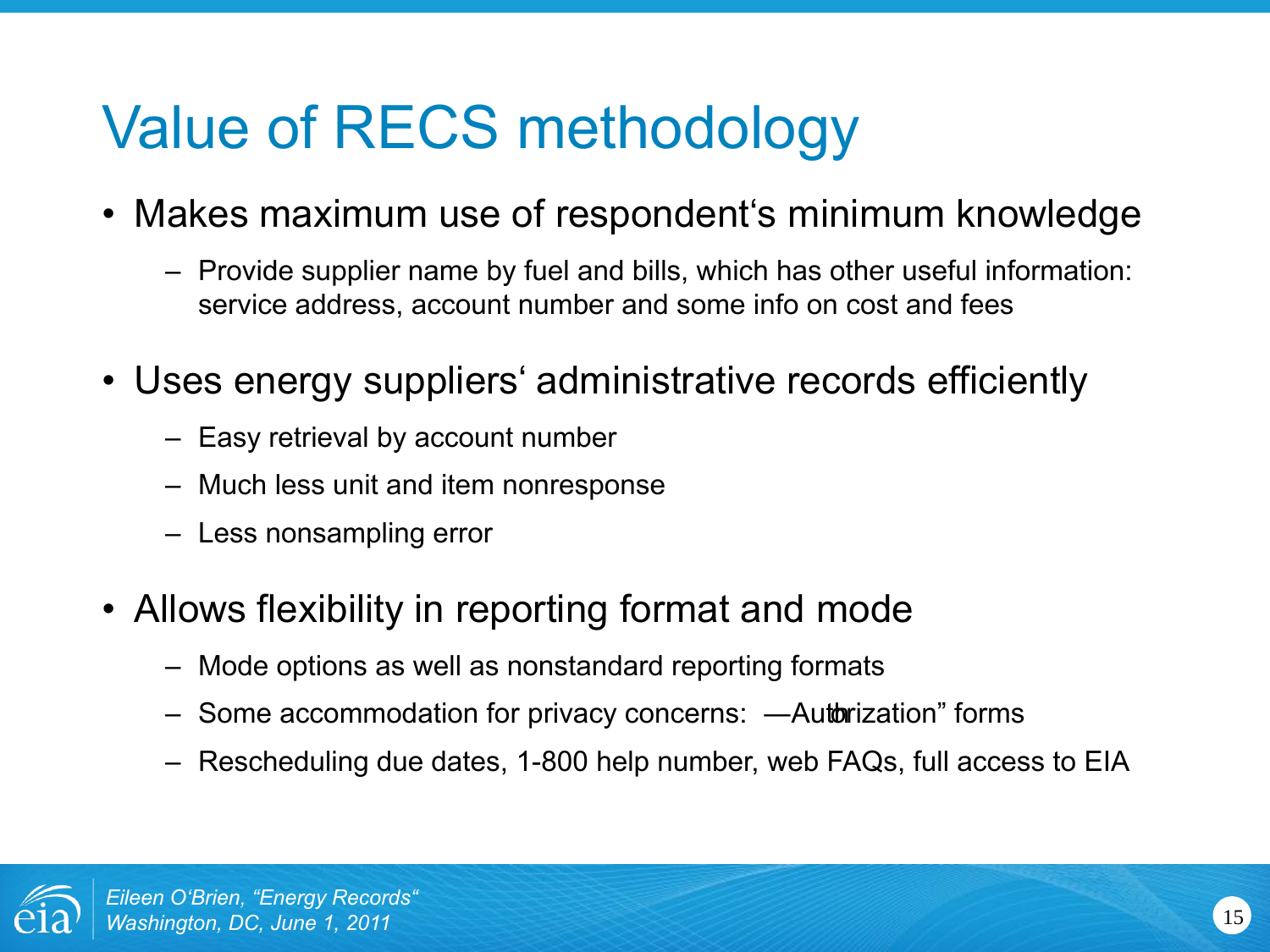#### **Performance**

- Response rates on course to be best ever
	- With a month to go 76% household records in; 72% of suppliers have responded (large suppliers still working)
- Data quality much improved: 75% coming in **\_tean**'
- Have addressed all privacy concerns satisfactorily

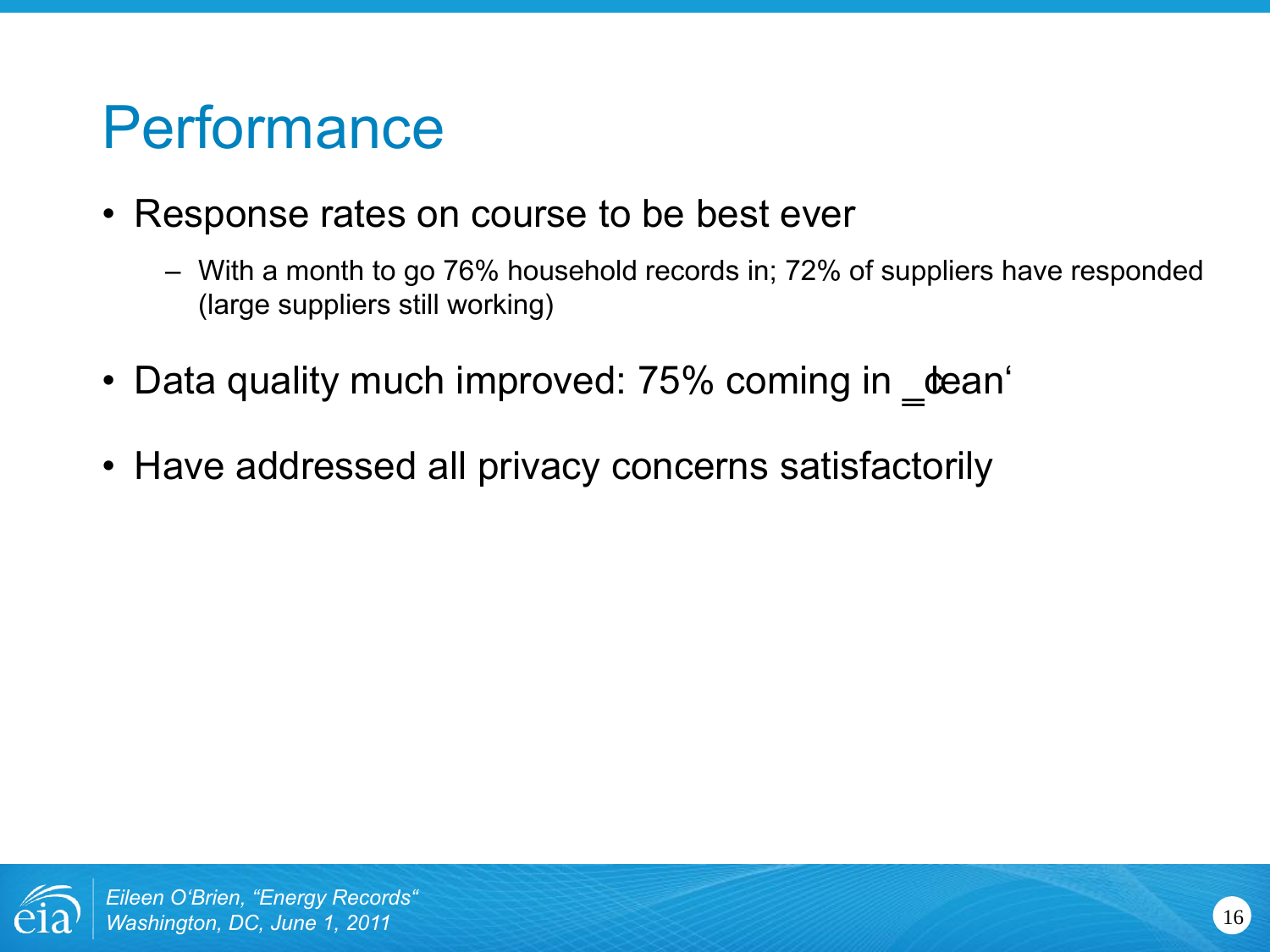#### About 3% of suppliers provide 52% of the records

Percent of suppliers by number of records requested, share of total records requested



*Source: RECS 2009 Energy Supplier Survey frame*



*Eileen O'Brien, "Energy Records" Washington, DC, June 1, 2011* 17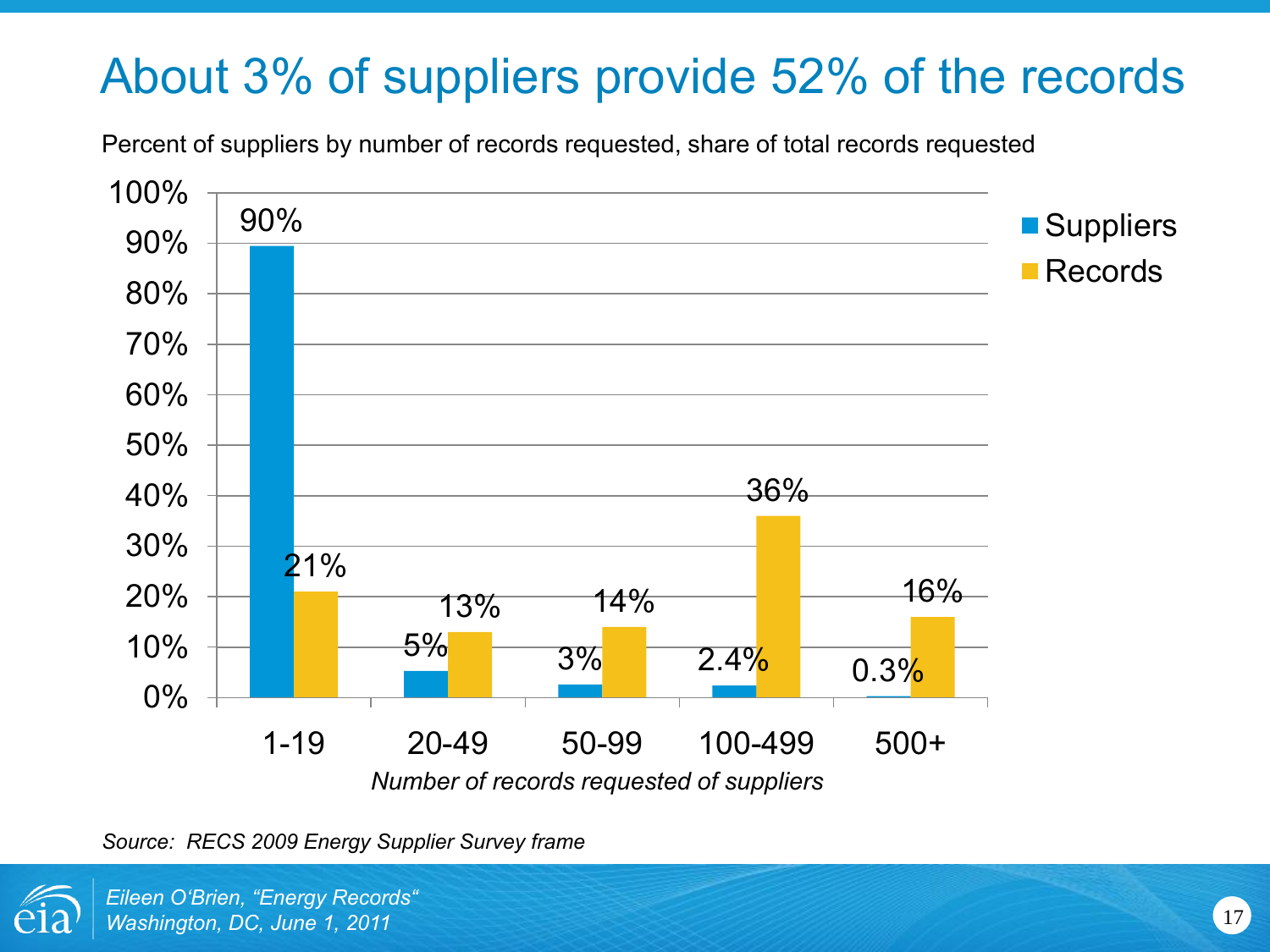#### Lessons we've learned

- Mandatory, yes, but accommodation and support is critical
- How companies are organized is more predictive of mode choice when options are available
- Web is good! Cleaner data, legitimacy, timelier, instant feedback
- Regulatory environment introduces elevated response strategies and privacy & confidentiality concerns
- Asking questions tangential to records system increases effort and item nonresponse considerably, -My job is to produce bills"

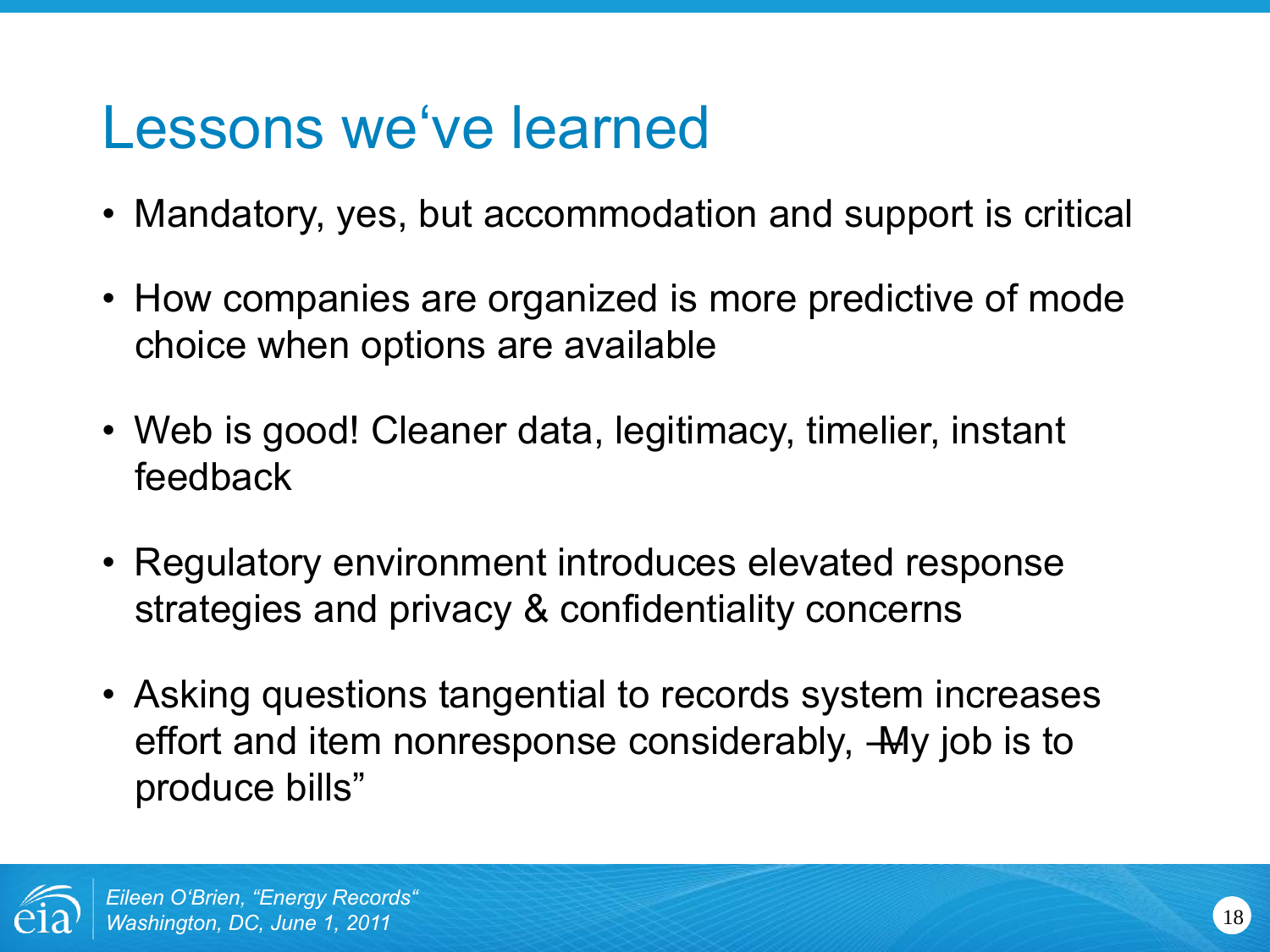#### Looking ahead

- Evaluate multimode RECS 2009 approach
- Further reduce burden on suppliers
- Increase household delivery of sample bills
- Understand and manage response errors
	- Compare records against bills provided for frame, response errors
	- Tailor questionnaires by replacing generic terms in survey instructions with specific terms found in supplier bills
	- Pre-assign optimal response mode

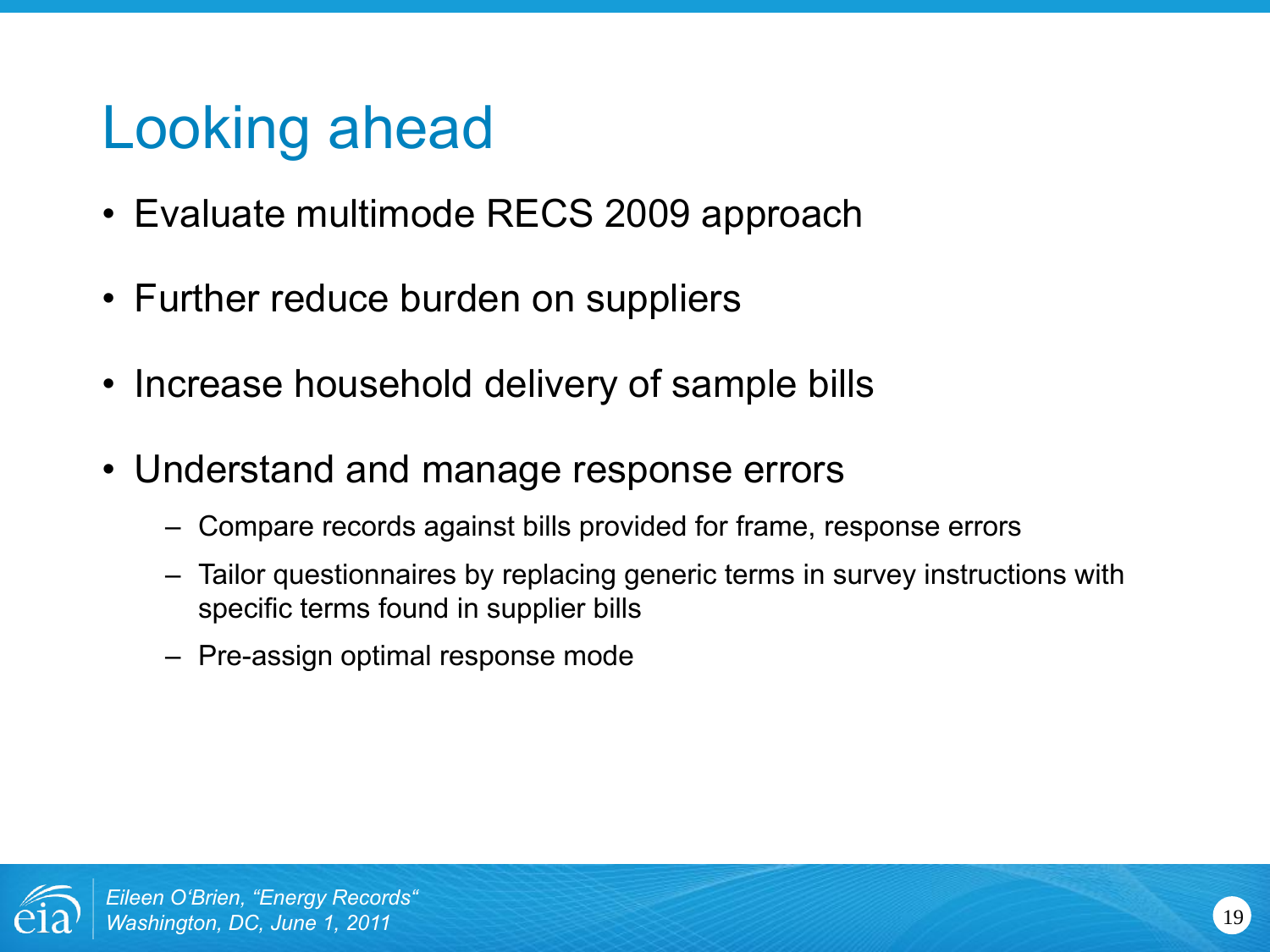#### For more information

U.S. Energy Information Administration home page | [www.eia.gov](http://www.eia.gov/)

RECS and related data |<http://www.eia.gov/consumption/residential/>

*RECS Team*

*RECS Survey Manager, Chip Berry [james.berry@eia.gov](mailto:james.berry@eia.gov)*

*Supplier Survey, Marilyn Worthy [marilyn.worthy@eia.gov](mailto:marilyn.worthy@eia.gov)*

*Energy & Survey Stats* 

*Statistical Methods, Dr. Ed Cureg [edgardo.cureg@eiagov](mailto:edgardo.cureg@eiagov)*

*Bill McNary [william.mcnary@eia.gov](mailto:william.mcnary@eia.gov)*

*Danni Mayclin [danielle.mayclin@eia.gov](mailto:danielle.mayclin@eia.gov)*